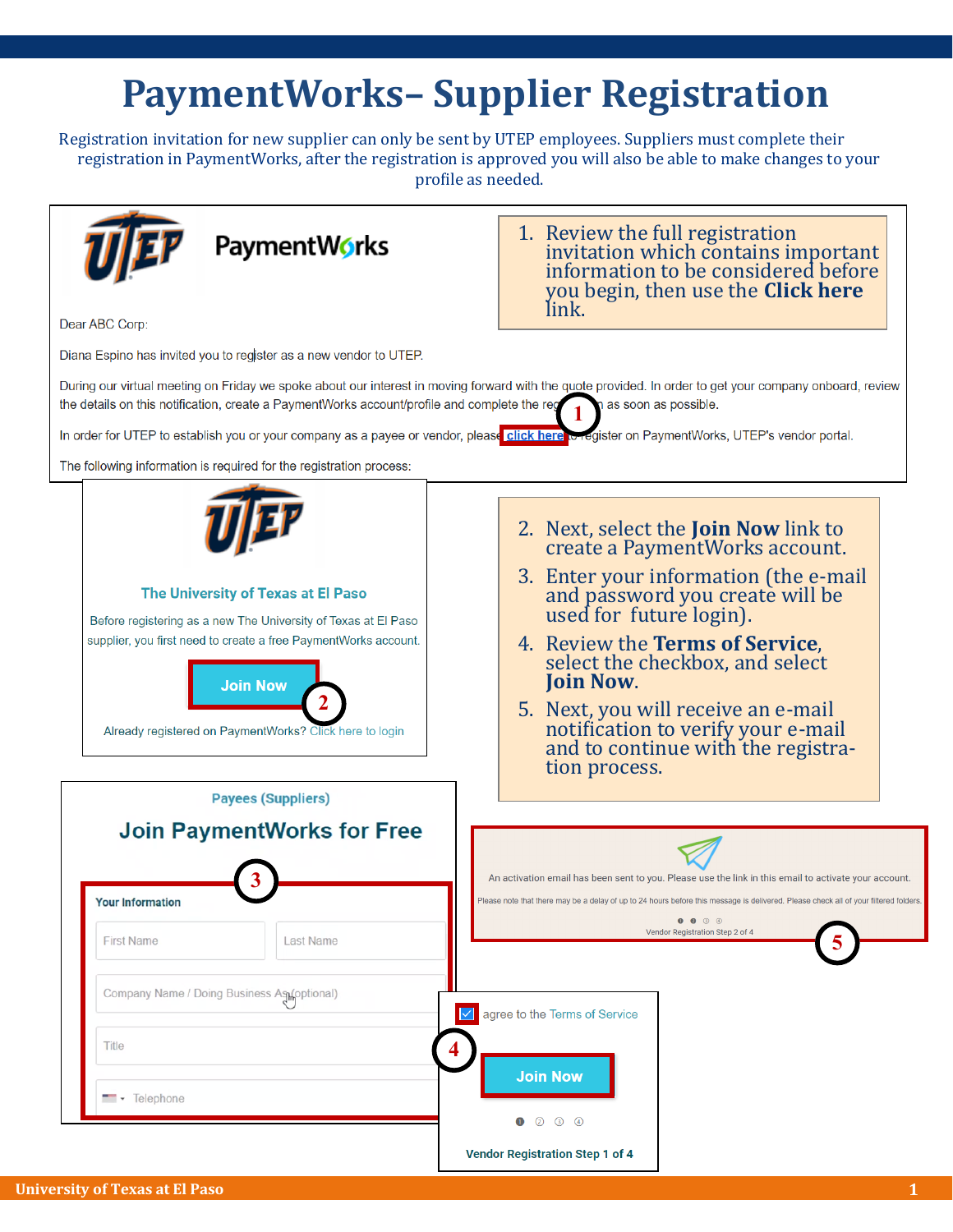## **PaymentWorks– Supplier Registration**





9. Multi-Factor Authentication required for account setup, insert your information to continue